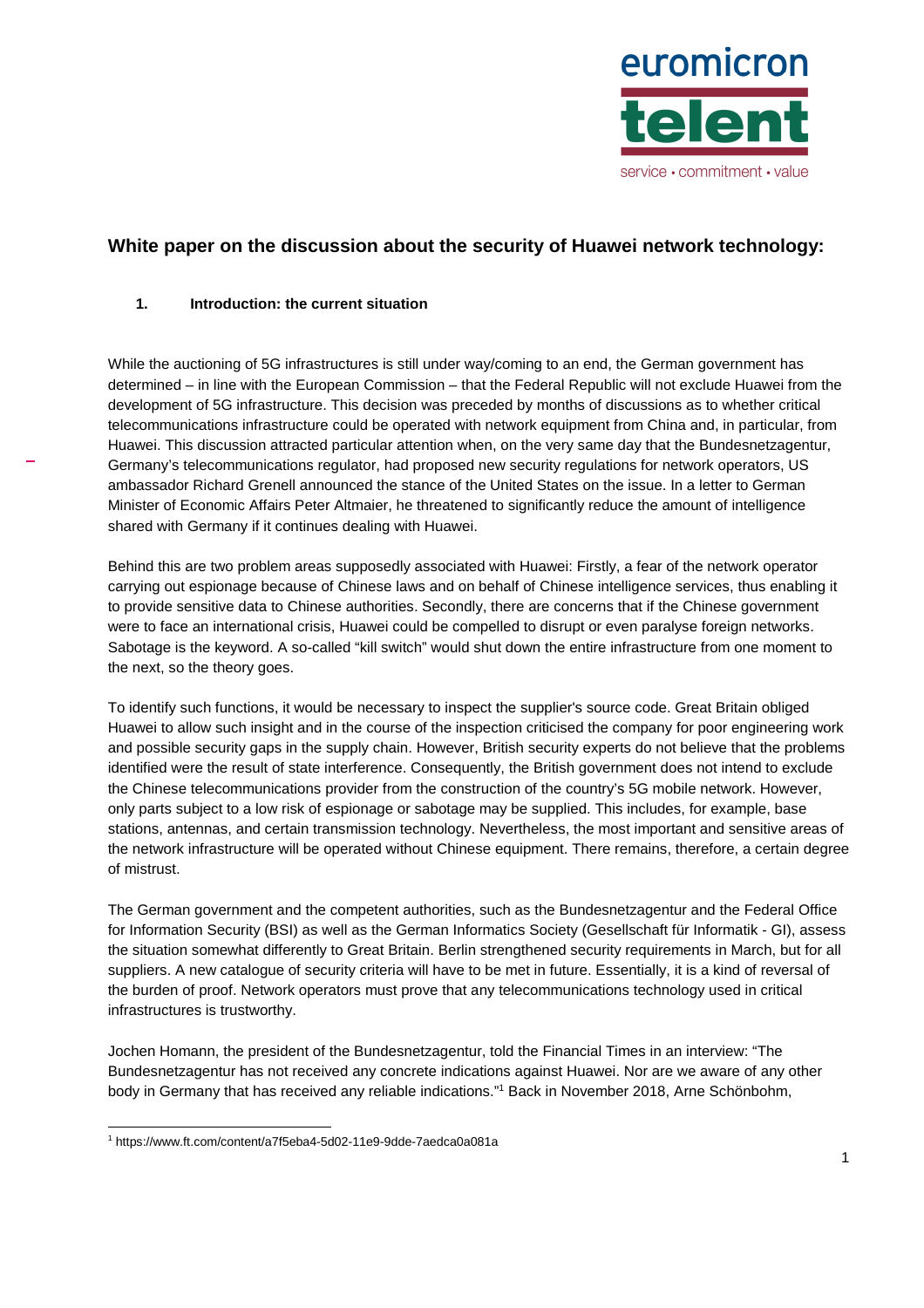

president of the BSI, explained that his agency had no evidence of potential risks from Huawei products. On the contrary, at the opening of a Huawei security laboratory in Bonn, Schönbohm expressed his desire for other manufacturers to carry out similar activities. At the laboratory, customers can, among other things, examine the source code of Huawei products. Schönbohm also took the opportunity to emphasis that his security specialists had procured Huawei components around the world in order to inspect them – independent of the company's own laboratory.

The telecommunications provider and mobile phone manufacturer has repeatedly rejected the allegations. In an interview, Richard Yu, CEO of the Consumer Business Group, which the smartphone business belongs to, told German newspaper Die Welt: "That is nonsense, as it is not technically possible. And we would certainly not allow it. We have very high security standards for our hardware and software." $2$ 

In a comprehensive white paper on the subject, Huawei underlined the importance of cyber security and data privacy: "In the digital world of ones and zeros, security is a necessary prerequisite that makes everything else possible. Cyber security and data privacy have the highest priority at Huawei. They are part of our DNA, encoded in all of our workflows, audits, processes, guidelines, products, and services. We have developed and implemented a global cyber security system that covers every process from end to end."

Similar sentiments were expressed by the German Informatics Society, which believes that the allegations against Huawei are ideologically driven and which demands a selection of 5G network providers strictly based on technical and economic parameters. The allegations made against Huawei could also be made against Cisco, Nokia, and Ericsson.

The spokesperson for the GI's working group of the executive committee, Professor Hartmut Pohl, commented: "Even if an IT system has already been inspected, and security gaps have been identified, more and more can become apparent in future. It cannot fundamentally be proven that an IT system is free of security gaps and therefore also free of points of attack. The same applies to back doors that are deliberately installed in IT systems by providers, enabling unauthorised access."<sup>3</sup>

There therefore remains a certain residual risk, a residual security threat. What if a manufacturer of network equipment, Cisco or Huawei for example, actually wanted to misuse data from critical infrastructures? What if a kill switch were installed? Is that really possible or preventable?

Anyone who is somewhat more intensively involved in IT security knows that complete security is impossible. So such attacks would, in fact, be theoretically possible. Anyone intending to prevent this to the greatest possible extent must contemplate the company's internal security process. If it is designed to exclude any misuse, such alleged security threats can also be prevented: Segmenting and a firewall at the application level that blocks any malicious outgoing data traffic by means of an IDS/IPS are the methods of choice here. A multi-vendor environment and additional security measures guard against a kill switch.

<sup>2</sup> https://www.welt.de/wirtschaft/article190034791/Huawei-Manager-zu-Spionagevorwurf-Das-hat-politische-Gruende.html

<sup>3</sup> https://www.golem.de/news/huawei-informatiker-gegen-ausschluss-aus-politischen-gruenden-1903-140259.html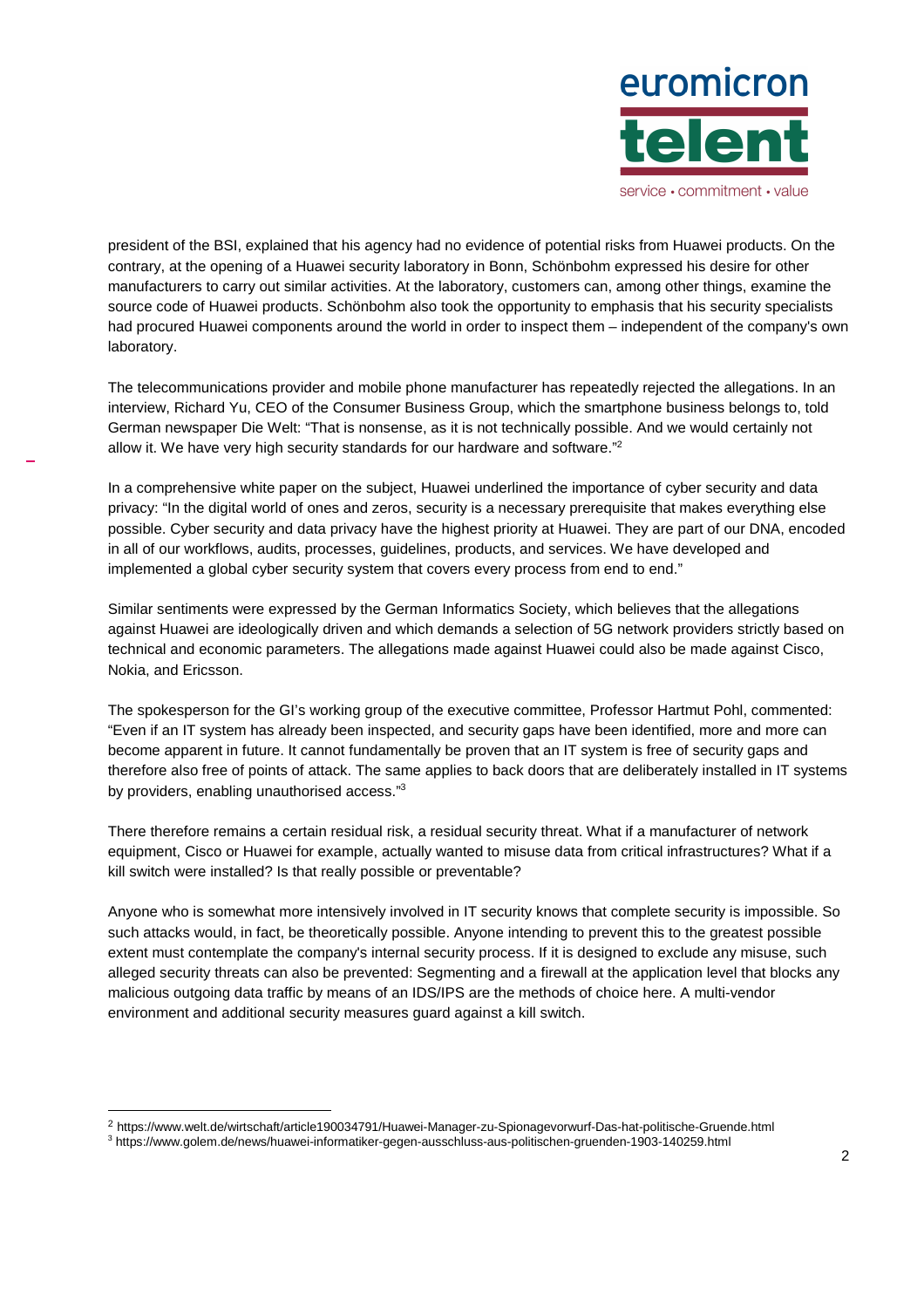

## **2. Security in critical infrastructures**

According to the two CIP (Critical Infrastructure Protection) regulations of 3rd May 2016 and 3rd June 2017, operators of critical infrastructures are obliged to demonstrate their adherence to a minimum standard of IT security. In light of this obligation and the particular responsibility for the operation of their installations, which are important for the supply of the general public in the Federal Republic of Germany, they have to pay special attention to these additional measures. This includes encryption, monitoring, or also security by design. They can thus design the network infrastructure to be as secure as possible and, in particular, prevent the described – potential – risks.

And this is where telent – a company of the euromicron Group – comes into play. Together with its subsidiary KORAMIS, telent provides comprehensive security solutions and services to guarantee this protection. The system integrator takes a holistic approach to this task, telent experts will gladly recommend a vulnerability assessment for the operation of critical infrastructures. The assessment identifies points of attack both in the physical infrastructure and the organisational structure of a company's security strategy. In the process, experts analyse the security of the technical facilities, the awareness of employees, and processes, and thus determine the actual level of security of the IT and telecommunications infrastructure.

System hardening measures, for example, help to preclude the potential risks posed by network technology and associated software. At the same time, such measures prevent risks that are caused by the misconduct of employees or external companies.

What is the exact nature of the additional security measures?

# **The telent security guideline** - (1st measure)

telent subjects the products of all providers of network equipment to a meticulous inspection. A checklist contains the technical requirements for the network provider. The guideline is provider-independent and applies equally to Cisco, Huawei, Nokia, and other partners/providers. telent employees work through this list point by point before putting a system into operation and, in the process, inspect certain security functions/settings. This includes questions such as: Is the default password deleted as soon as the device is connected? Are open ports deactivated, and does a firewall matrix exist for the system? It is also examined whether there are specific restrictions for the individual systems. Using the checklist, security experts can set the components so that they follow best practice examples.

telent performs a security check on all suppliers as part of the application of these guidelines. Among other things, questions concern how they handle security issues in general, including internally. Is a secure code review firmly established with regard to how security is taken into account in work processes? In addition, there are checklists for individual technologies such as directional radio, DWDM, and access and carrier systems, each containing different requirements. Here too, the checklists are aimed at hardening security settings by implementing best practices ("secure hardening"). The defaults applied are based on telent's past experience as well as that of the providers. Measures such as switching off unused interfaces, the use of the latest systems in the latest software version, and ensuring that the default password is not preset became an integral part of the inspection after telent employees repeatedly noticed that there was a need for this. They also pay attention to how the system is to be put into operation and which functions it has. These checklists are specifically adapted to the respective systems. The majority of cases recorded in the checklist revolve around the issues of default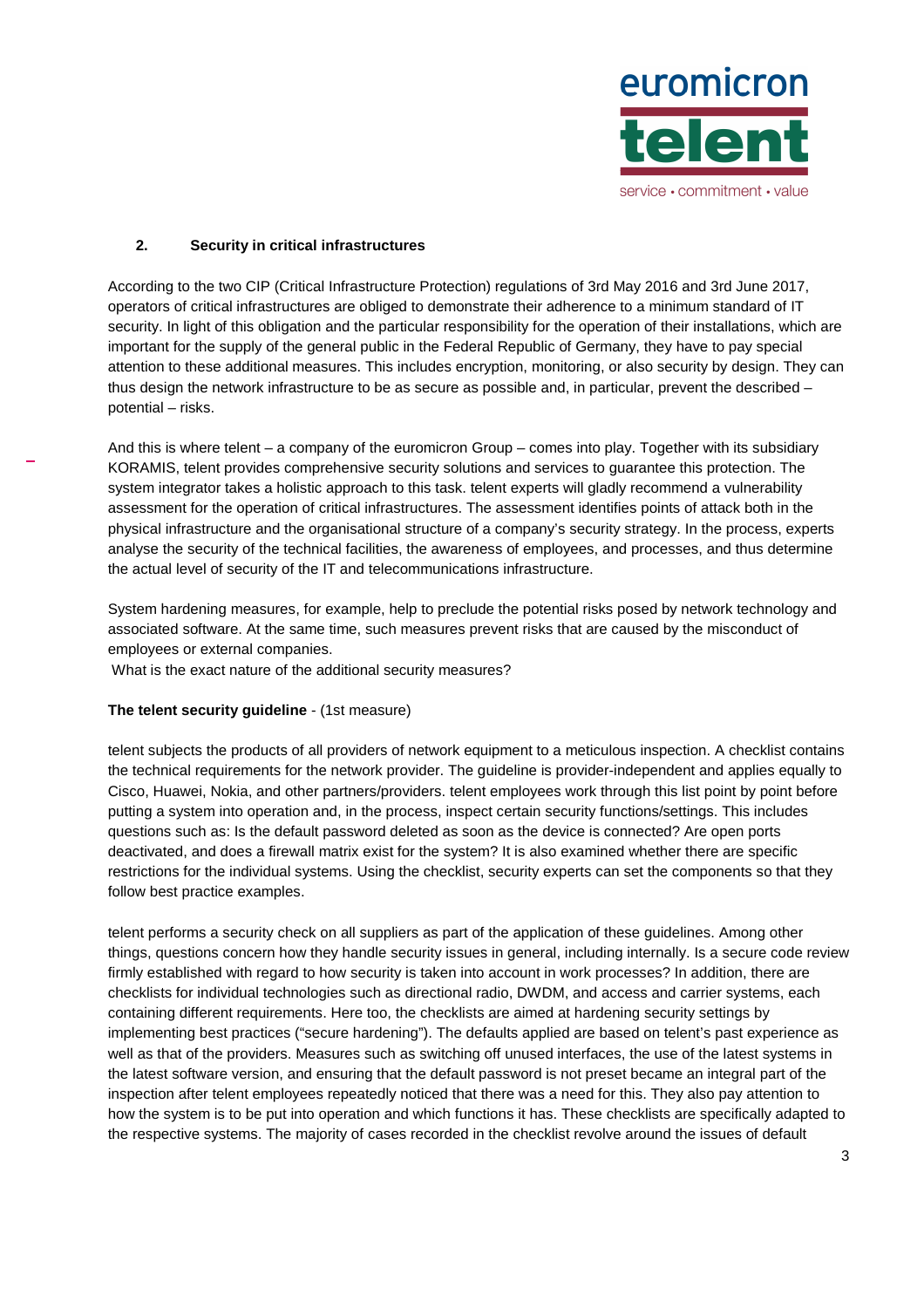

passwords, open communication connections, and unused services that run alongside different operating systems but are not required.

### **Segmenting networks** (2nd measure)

telent uses firewalls to segment networks. These days, traditional network firewalls on layer 3 are no longer used, with preference being given to next-generation firewalls on layer 7 of the OSI model. In the process, the software can examine the contents of the data packages in great detail with regard to what is actually happening at the application level. In this way, telent enhances security. Should a provider such as Huawei experience data leaks, it would be apparent thanks to these firewall technologies, since traffic would be made visible that otherwise remains hidden with traditional firewalls. Segmenting makes it possible to inspect the network traffic as to whether unauthorised connections are being established from the company network.

#### **Whitelisting and sandboxing:**

Targeted attacks from organisations with the necessary resources require highly sophisticated security strategies. System hardening measures help to avert such threats and, at the same time, safeguard against risks that can also be caused by the misconduct of employees or external companies. Simply put, system hardening involves establishing rules regarding who has access to which systems and who does not. In particular, it is necessary to define which critical application are to run in a sandbox. Sandboxing is a technique whereby software is operated in a runtime environment that is isolated from the other system resources. All activities in this isolated area have no impact on the external environment; conversely, intruders have no chance of reaching the software in the sandbox and causing damage.

#### **The multi-vendor strategy** (3rd measure)

Similarly to the guidelines of the Bundesnetzagentur (BNetzA), which were updated in early March 2019, all operators of critical infrastructures should make sure, when planning and building communication networks, that they plan and operate these using network and system components from different providers. This can be arranged differently for core and access networks. Such a multi-vendor approach is not an indication of a fundamental distrust towards a particular supplier, rather a statement of forward-looking infrastructure. All operators of critical infrastructures should pursue this approach irrespective of whether they do not – or no longer – trust a provider. The architecture could be designed, for instance, so that the company uses Huawei equipment in the access network and, for example, Cisco equipment in the transport network. Where appropriate, the design should be construed so that changes in vendor are possible in individual sections.

"Sleeper" programs, which are repeatedly mentioned in the media, cannot be detected by familiar security technologies, as the programs are inactive until they are awoken. In this regard, telent recommends examining the state of the company's security measures within the framework of the continuous improvement process and thus avoid possible security threats. Monitoring is an extremely important task in cyber security. Security officers must repeatedly assess whether the methods used to monitor the company's own networks are state-of-the-art. They should also analyse whether what they are having monitored is working as it should. telent recommends security event management in line with the current standard SIEM (security information and event management) process. In this way, all security-related events can be comprehensively and clearly monitored.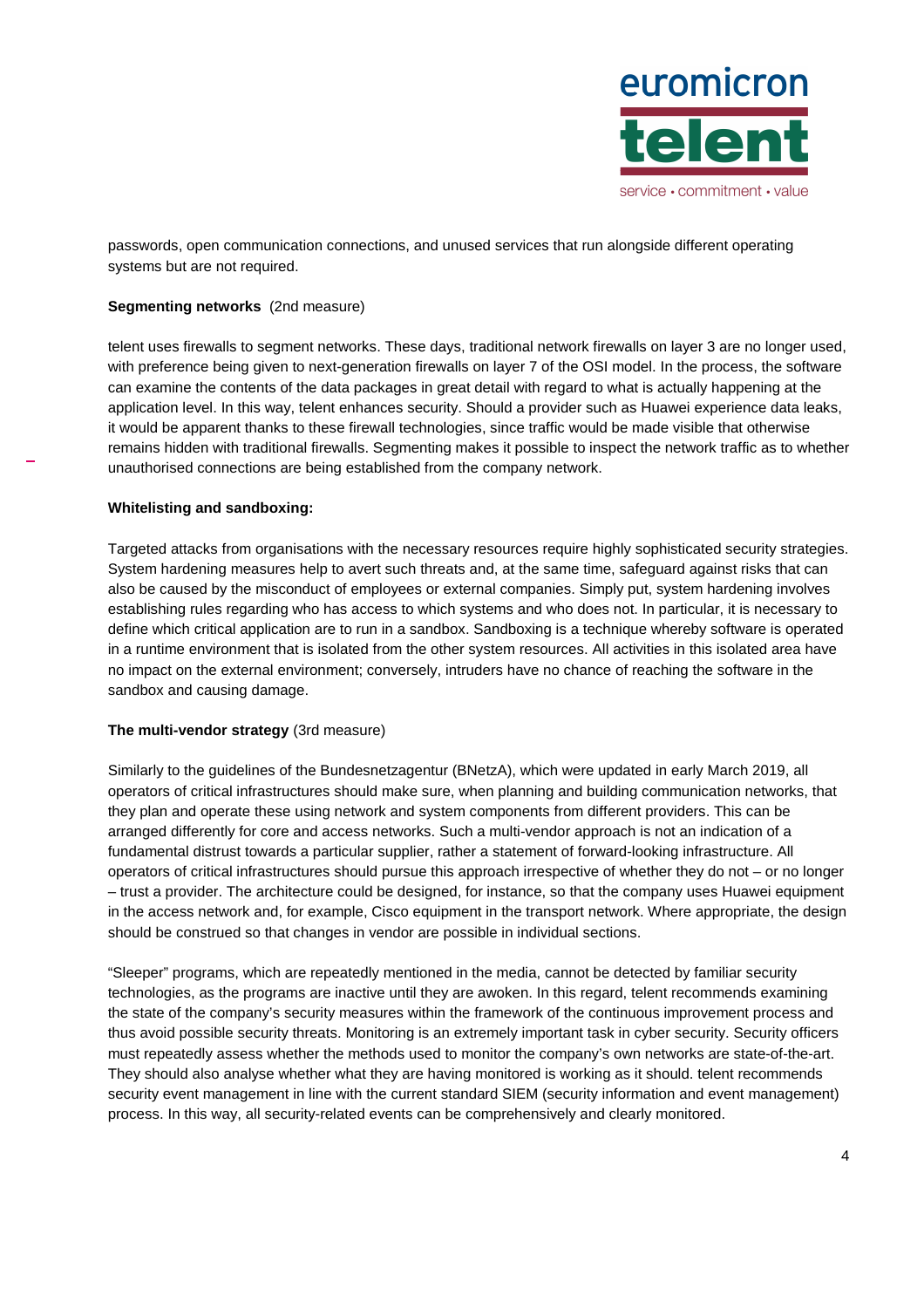

## **3. Moving methodically towards secure networks**

Using the described methods, telent enables its customers to efficiently and securely network processes and infrastructures and successfully pave the way to a digital future. Operators of critical infrastructures and industrial companies trust in our expertise. Due to our focus on critical infrastructure protection (CIP), telent not only has extensive practical experience as a system integrator, but is also the specialist for planning, building and operating secure networks and systems.

As telent critically evaluated the suspected security threats from Huawei on the basis of its own security guidelines and found no cause for complaint, telent also markets, implements and operates the solutions for nextgeneration telecommunications networks. Through security audits, personal discussions, and tests, we have established a relationship of trust with Huawei.

telent and Huawei have built a dedicated joint innovation lab at telent's headquarters in Backnang. Here, systems are extensively tested with regard to their functions, interoperability, and security. The lab offers our customers best possible service in the event of hardware or software problems, warranty questions, or queries about the general handling of Huawei equipment. In addition, on-site training is conducted to optimally prepare employees for service provision on the customer's premises. This principle applies not only to Huawei systems, but in general to the systems technology of other providers in the telent portfolio.

Therefore, as things stand, we can – in good conscience – recommend the equipment of the global market leader and look forward to your reactions to this white paper. Please contact us by telephone at any time for further information.

# **Author and contact**

Nico Werner Head of Cyber Security telent GmbH - a company of the euromicron Group Phone\_ +49 7191 900-0 E-mail: info.germany@telent.de Web: www.telent.de

## **About the author**

Nico Werner has been enthusiastic about computers from an early age, especially about technologies and IT infrastructures.

His interest was rounded off by training as an IT specialist with a focus on cybersecurity. The subject of IT and OT security has shaped his career to date.

Since 2012, he has been involved in cybersecurity at various well-known companies including Audi, SimonsVoss and NATEK Technologies. Since January 2017, he has been in charge as "Head of